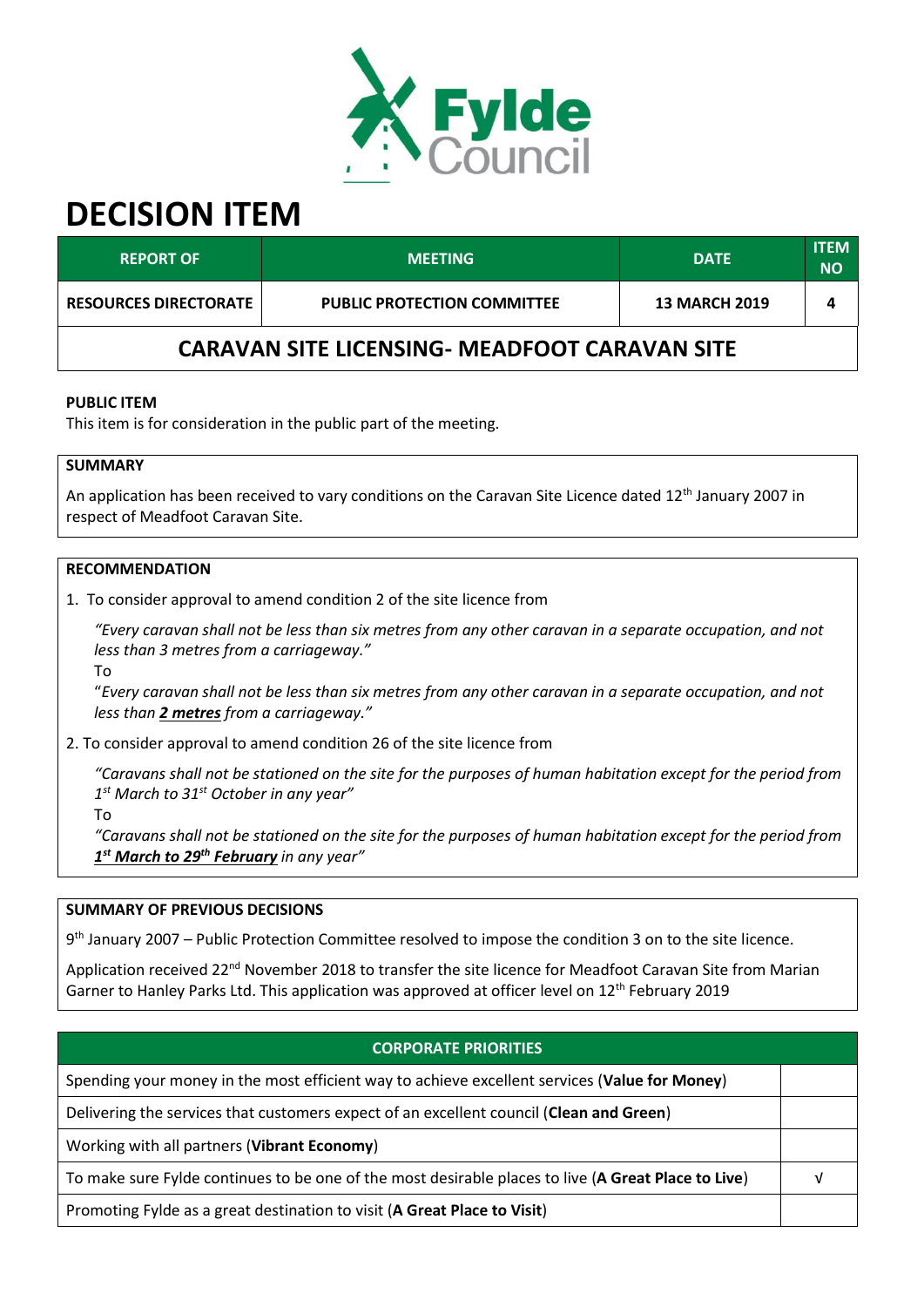## **REPORT**

- 1. An application was received on 22<sup>nd</sup> November 2018 from the site operator Hanley Parks Ltd of Meadfoot Caravan Site, Cartford Lane, Little Eccleston, PR3 0YP.
- 2. The application is to amend condition 2 of the site licence issued on 12<sup>th</sup> January 2007. Condition 2 of the site licence states:

*"Every caravan shall not be less than six metres from any other caravan in a separate occupation, and not less than 3 metres from a carriageway."*

The applicants are seeking to amend this to

*"Every caravan shall not be less than six metres from any other caravan in a separate occupation, and not less than 2 metres from a carriageway."*

3. The applicant is also seeking to amend condition 26 on the licence in order to allow all year round holiday use. Condition 26 of the licence states:

*"Caravans shall not be stationed on the site for the purposes of human habitation except for the period from 1st March to 31st October in any year"*

The applicants are seeking to amend this to

*"Caravans shall not be stationed on the site for the purposes of human habitation except for the period from 1st March to 29th February in any year"*

4. The Councils Planning Department have been consulted and their response was

"*The original planning permission for the caravan site (reference 3/7/2469) does not include any conditions requiring a shutdown period or otherwise restricting the occupation of the caravans at certain times of the year. Therefore, the proposed variation to the site license would not result in any conflicts with the extant planning permission and no application to vary the current permission would be required."*

Planning permission reference  $3/7/2469$  was granted on  $10<sup>th</sup>$  March 1961.

5. Lancashire Fire and Rescue Services have been consulted on this application and their response was

*"The only issues I would have would be that access for the fire service is maintained in line with Table 20*  Approved Document B VOL 2 2013 page 111 and the distances between the caravans is suitable"

A copy of this is detailed in Appendix 3

- 6. The applicant's representatives were emailed on 25<sup>th</sup> February 2019 with the Fire Service comments. This email also included the following proposed conditions to prevent caravan's becoming permanent residences.
	- I. Static holiday caravans shall be occupied for holiday purposes only and not as a person's permanent, sole or main place of residence.
	- II. The licence holder must keep the following records for each static caravan on site:
		- a. The name and current home address of the owner; and
		- b. Documentary evidence of the current home address of the owner
		- c. and must allow the licensing authority to inspect them at any reasonable time.
	- III. The licence holder must, if requested by the licensing authority, ask the owner of any static caravan on site to give to the licence holder:
		- a. The name and current home address of each adult occupier; and

b. Documentary evidence of the current home address of each adult occupier and must forward them to the licensing authority when received.

No response has been received before the publication of the agenda papers.